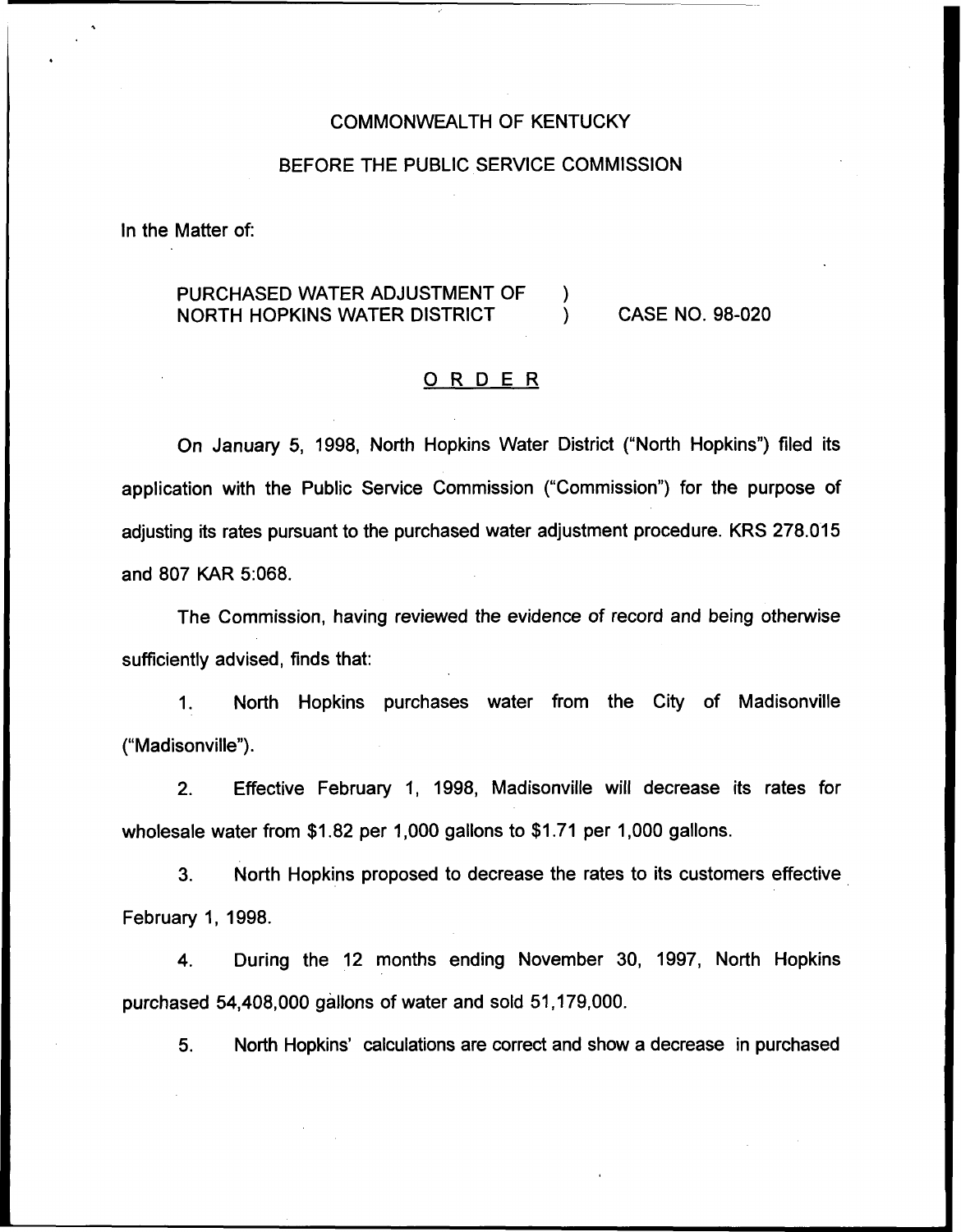water cost of \$5,984.88, resulting in a purchased water adjustment of (\$0.12) per 1,000 gallons. Based on an average monthly usage of 5,000 gallons, the average bill of North Hopkins' customers would decrease \$0.60 from \$44.55 to \$43.95 or 1.35 percent.

6. The purchased water adjustment of (\$0.12) per 'f,000 gallons and the rates in Appendix A, attached hereto and incorporated herein, are fair, just, and reasonable and should be approved.

IT IS THEREFORE ORDERED that:

The purchased water adjustment of (\$0.12) per 1,000 gallons and the rates  $\mathbf 1$ . in Appendix A are hereby approved for services rendered on and after February 1, 1998.

2. North Hopkins' proposed tariff is approved.

3. Within 30 days of the date of this Order, North Hopkins shall file verification that the notice to its customers has been given.

Done at Frankfort, Kentucky, this 2nd day of February, 1998.

### PUBLIC SERVICE COMMISSION

 $\mathsf{Chairman}\mathcal{C}$ 

Vice Chair

ATTEST:

I **xecutive Director** 

Commissi6ner